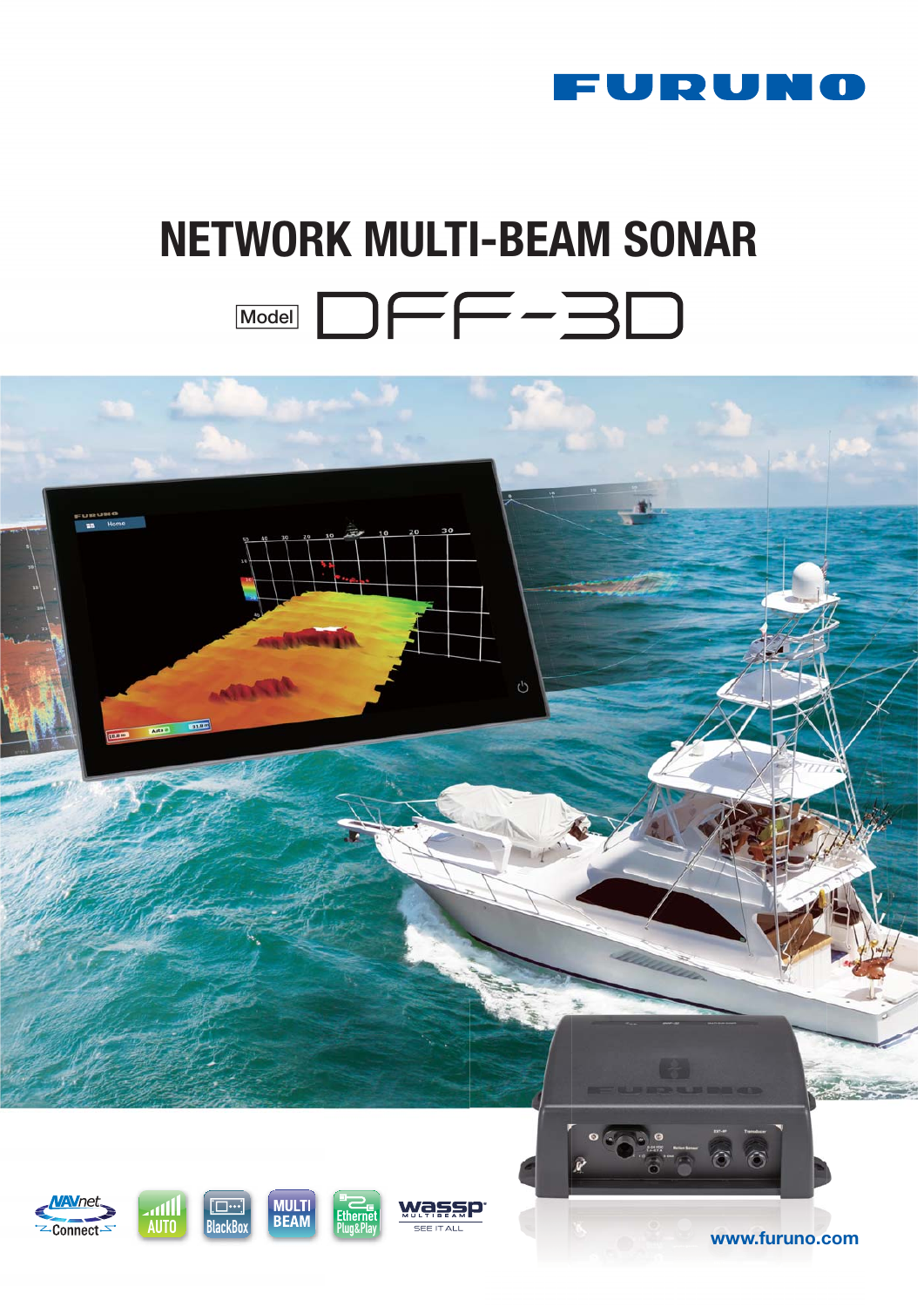*Revolutionary 3D multi-beam sonar utilizing FURUNO's Display deep and wide water columns and seabeds in astonishing high definition detail in real time.*

 $^{\prime}$ 

# **Visibly see the landscape and fish schools at great depths in amazing detail**

Turn your NavNet TZtouch or TZtouch2 MFD into a multi-beam sonar that can see 120-degrees port to starboard, allowing you to see the depth and direction fish schools are moving, while displaying the seabed condition in real time.



Depth: 130 m

▶ The compact transducer allows easy installation.



- $\blacktriangleright$  Deep water, main beam penetration directly under the boat is approx. 300 m (over 980 ft)\*. \* Depending on bottom, water and installation conditions.
- $\triangleright$  Customize the display according to your needs.



Depending on the situation and preference, a combination of screen modes can be displayed.



Compact transducer with fairing block

• The built-in motion sensor (standard supply) stabilizes the display to give clear and stable images even under rough sea conditions.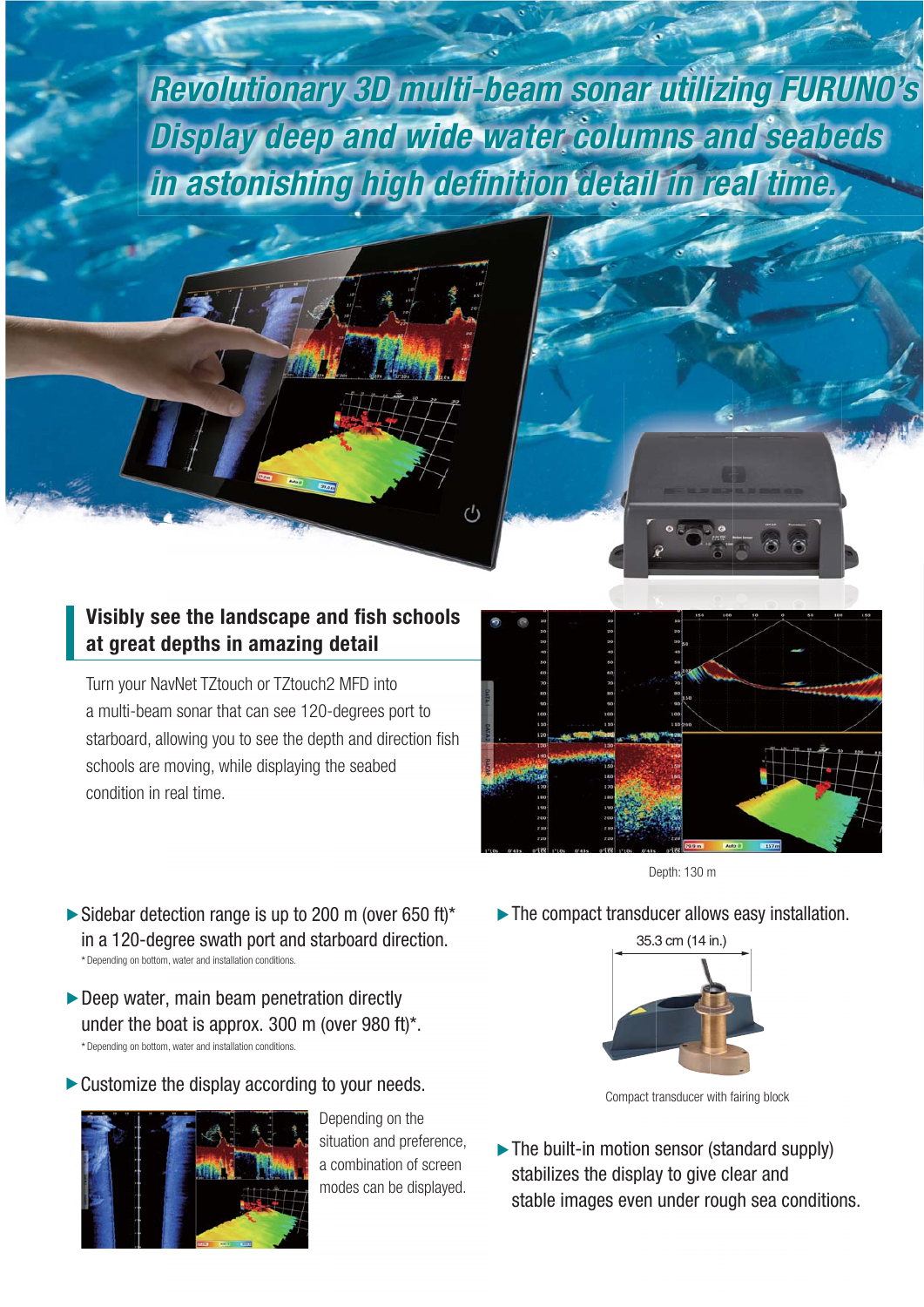# *advanced multi-beam technology.*

# **What is multi-beam sonar?**

The DFF-3D is an innovative tool for efficient fish location and seabed profile surveying, utilizing new multi-beam technology. Highly detailed images are derived from the combination of an advanced signal processing system and an amazingly compact multi-beam transducer.



Seabed echo

# **Cross Section**

Cross section displays the real-time sea column echo in 120 degrees port and starboard. This mode aids in instantly understanding the distribution of bait fish and the water column condition.





### **3D Sounder History**

The 3D sounder history provides an intuitive and easy to understand 3D image of the seafloor, along with fish school icons. This mode is useful in a variety of situations, such as selecting a fishing hot spot and assessing the seabed condition.





# **Triple/Single Beam Sounder**

A single (directly under boat) or triple direction (middle, left and right) fish finder image are displayed simultaneously. The Triple beam display helps to understand the depth of fish targets and the seabed condition in each direction, as well as the direction the target fish are moving. Each beam angle and beam width are selectable.





# **Side Scan**

Side scan clearly displays the shape of structure as a high definition image in port and starboard direction. It is suitable for searching the seabed and understanding the sea floor structure.